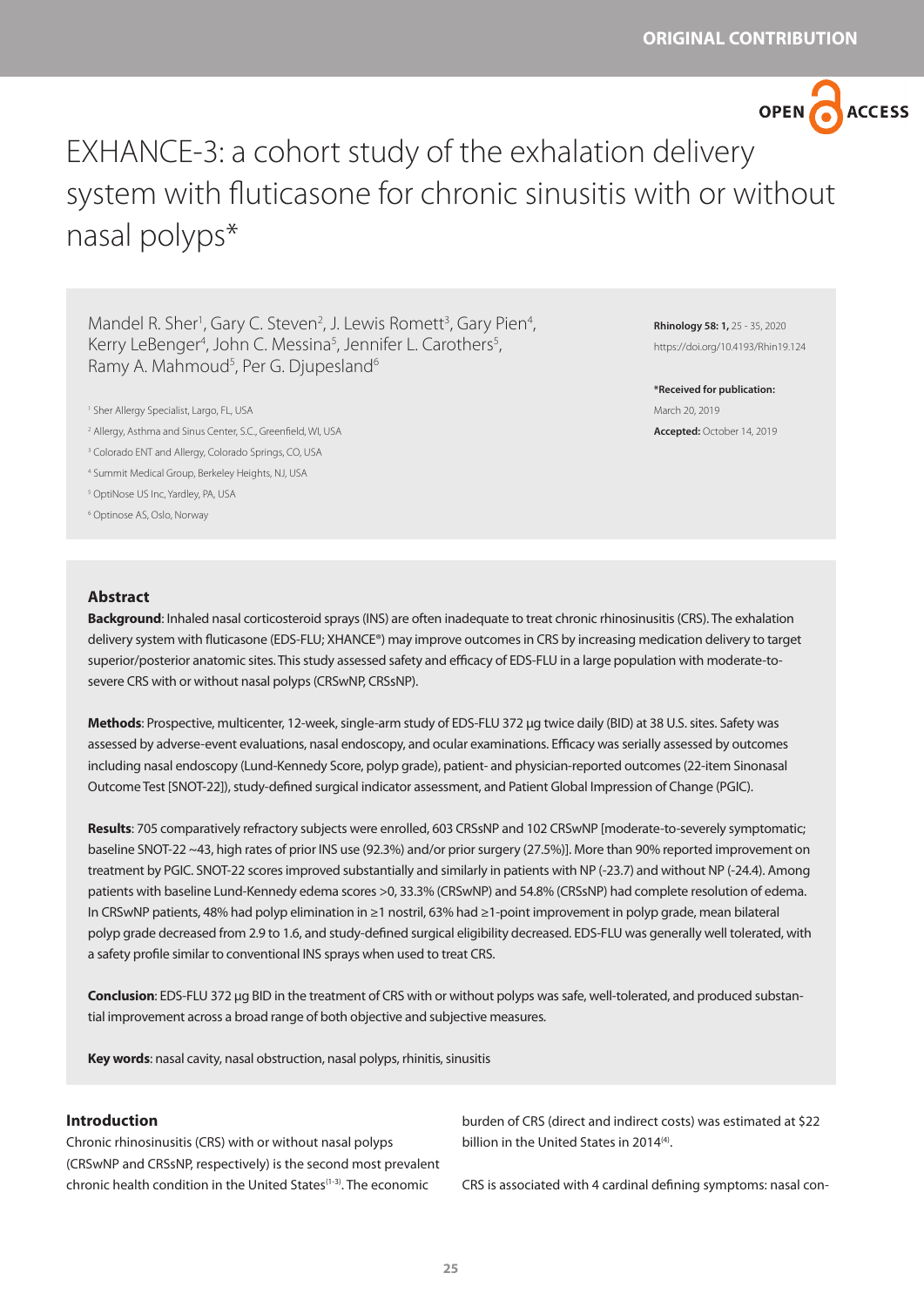gestion/obstruction, rhinorrhea, facial pain/pressure, and reduction/loss of smell<sup>(5,6)</sup>. Extra-sinonasal manifestations, including headache, sleep dysfunction, disordered mood (notably depression), and exacerbations of asthma and pulmonary disease, are common<sup>(5-8)</sup>. CRS is also associated with a large disease burden<sup>(9,10)</sup>. Harm to quality of life (QoL) has been measured and is of similar magnitude to other serious chronic diseases such as congestive heart failure, chronic obstructive pulmonary disease, and Parkinson's<sup>(9)</sup>.

CRS is a syndrome characterized by inflammation affecting superior and posterior intranasal anatomical regions difficult to reach with conventional nasally inhaled topically-acting steroids<sup>(11-13)</sup>. Inflammation at these sites can impair normal sinus and nasal cavity drainage and ventilation<sup>(14,15)</sup>. Complicating matters further are impaired mucociliary clearance, abnormal ventilation, and poor drainage of narrow crevices in the upper posterior nasal cavity and sinuses<sup>(11)</sup>. Nasal polyps (NP), commonly originating in the osteomeatal complex (OMC) region, can further exacerbate physical obstruction of paranasal sinus ventilation and clearance, and produce a variety of inflammatory cytokines<sup>(16-18)</sup>.

Oral corticosteroids are often effective in alleviating both symptoms and objective signs of CRS, but repeated or chronic use is constrained by many potentially serious risks, including avascular necrosis, infection, and venous thromboembolism (19-22). Nevertheless, this observation shows that the molecular activity of corticosteroids is often effective in addressing CRS. To attempt to achieve this efficacy without systemic risk, most CRS treatment guidelines recommend first-line therapy with nasally administered, topically acting corticosteroids<sup>(5,6)</sup>. Topically acting corticosteroids are most often delivered by inhaled nasal spray. Target anatomic sites in CRS are the areas through which sinuses drain and ventilate, including the middle meatus and OMC (located above the inferior turbinate, under the middle turbinate, and behind the uncinate process). Unfortunately, conventional nasal sprays often do not efficiently deposit the locally acting drug in disease sites beyond the nasal valve area, notably failing to reach the middle meatus/OMC, and are associated with drug loss to non-target sites (e.g., anterior "drip-out," or posterior loss to swallowing)(23-26). Poor targeting with conventional inhaled nasal sprays is believed to result in inadequate symptom control, limited polyp reduction when polyps are present, and annoying side effects (e.g., dysgeusia, loss of drug to drip-out or into the throat)(21-23,27-29). The inadequate efficacy of conventional nasal spray steroids for treating CRS has been noted by multiple authors, and a large majority of patients with CRS report frustration with efficacy and low treatment satisfaction with these inhalation products<sup>(27-30)</sup>.

Several non-conventional approaches for corticosteroid delivery (typically at significantly higher doses than used for allergic rhinitis) have been studied, although none have previously been approved by the U.S. Food and Drug Administration (FDA). These include nasal drops and high-volume irrigation with a mixture of saline and a liquid steroid suspension. Some of these approaches may be effective; however, administration can be time consuming, typically relies on special head positions and procedures that can be difficult and uncomfortable for patients to consistently adhere to, and dose control may be challenging(31-33). With irrigation in particular, 97.5% of the drug exits the nose or is swallowed, and patients may be bothered by post-irrigation rhinorrhea<sup>(31,32)</sup>. These factors create significant challenges to long-term compliance, with negative ramifications for efficacy<sup>(23,26)</sup>.

The FDA-approved exhalation delivery system with fluticasone (EDS-FLU; XHANCE®) uses a novel exhalation delivery mechanism to deposit steroid superiorly and posteriorly in target regions affected by chronic inflammation in CRS, including the middle meatus/OMC (Figure 1)<sup>(36,37)</sup>. EDS-FLU comprises both an exhalation delivery system and a high-potency, low-bioavailability, topical corticosteroid (fluticasone) in an alcohol- and fragrance-free liquid formulation at a higher concentration than conventional over-the-counter and prescription inhaled nasal spray products<sup>(37-41)</sup>. EDS-FLU uses a novel mechanism and exposes significantly different anatomic locations to active medication compared with conventional inhaler sprays and has been studied extensively. Evidence from multiple published studies, including a randomized pharmacokinetic study, two large randomized controlled trials (RCTs), and one long-term prospective, single-arm study, have characterized its efficacy and safety and demonstrated that EDS-FLU is not bioequivalent to comparable doses of conventional fluticasone nasal spray (Flonase®)(37-41). The objective of this study was to evaluate patient experience by assessing the safety and efficacy of EDS-FLU 372 µg twice daily (BID) in a large and relatively heterogenous population with moderate-to-severe CRSwNP or CRSsNP. This study expands on prior knowledge by prospectively evaluating the highest dose of EDS-FLU in a substantially larger population, permitting evaluation of less common events and expanding the generalizability of results.

## **Materials and methods**

This prospective, 12-week, single-arm, repeat nasal endoscopy study was conducted in 38 centers in the U.S. The first patient was enrolled October 3, 2013, and the last completed on February 2, 2015. Eligible participants were ≥18 years of age with either a history of CRSwNP (determined by nasal endoscopy) or CRSsNP, in which case they had to be currently experiencing 2 or more of the diagnostically defining symptoms of CRS, of which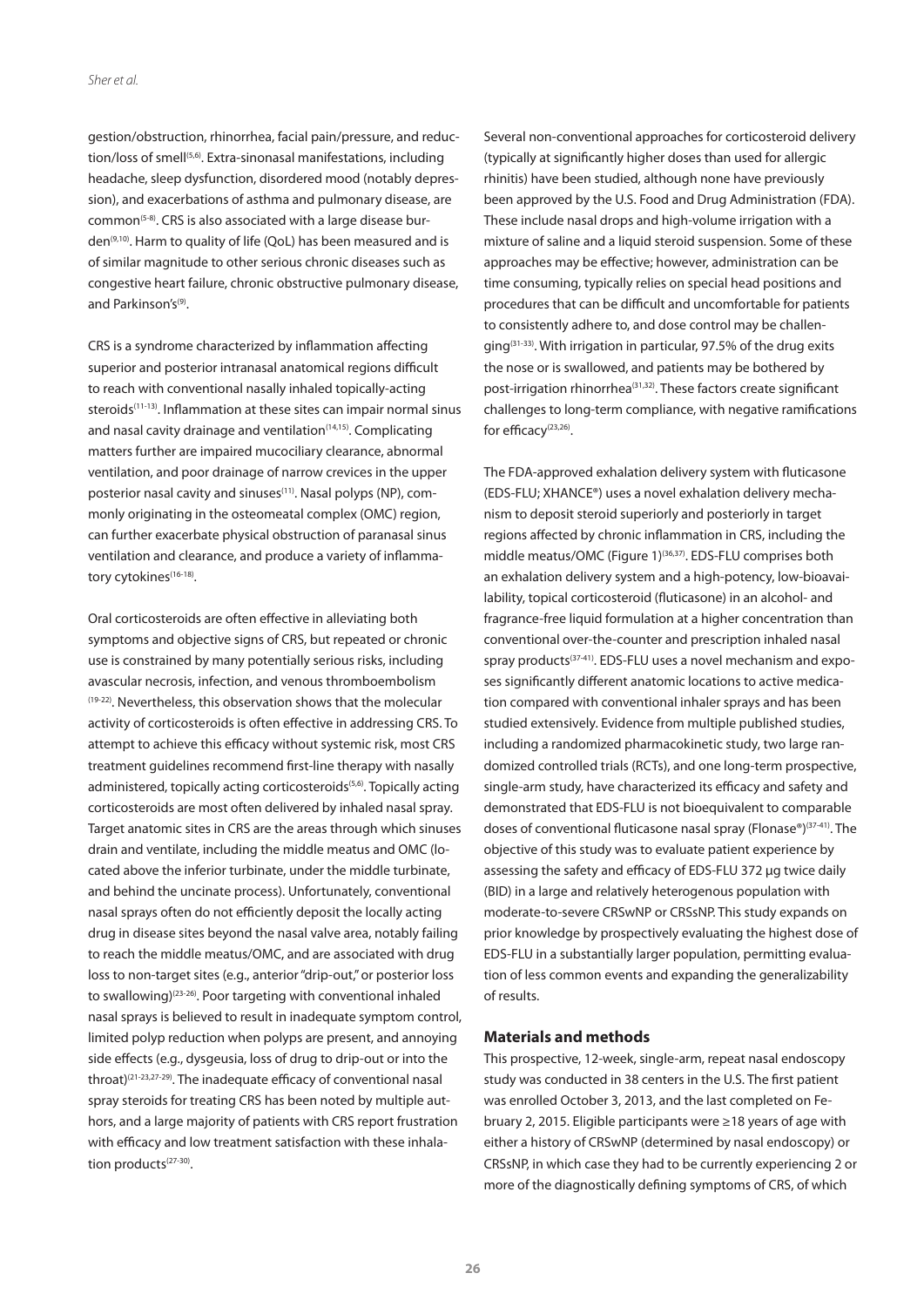

**Sagittal plane** 

**Transverse plane** 

Figure 1. Exhalation Delivery System (EDS) mechanism of action. The EDS has a flexible mouthpiece and a sealing nosepiece. The nosepiece is uniquely shaped to seal at the nostril in order to transfer pressure from the oral cavity, avoid obstruction by compression of soh tissue, and stent/expand the upper part of the nasal valve. Exhalation through the EDS: 1) creates an airtight seal of the soft palate, isolating the nose from the mouth and lungs, 2) transfers proportional pressure into the nose, and 3) helps "float" medication around obstructions to deposit in high/deep sites throughout the nasal labyrinth, such as the OMC. "Positive-pressure" delivery expands passages narrowed by inflammation (versus negative pressure delivery, "sniffing"). The transferred pressure is proportional to varying exhalation force, counterbalancing pressure across the soh palate. This assures a patent communication behind the nasal septum, allowing air to escape through the opposite nostril. Use is simple and quick. A patient inserts the nosepiece into one nostril and starts blowing through the mouthpiece. This elevates and seals the soft palate, as with inflating a balloon, separating the oral and nasal cavities. The patient completes use by pressing the bottle to actuate. This causes a coordination-reducing valve to release the exhaled breath concurrently with aerosol spray in a "burst" of naturally humidified air that escapes through the contralateral nostril after depositing the drug particles (59).

1 had to be congestion or rhinorrhea, lasting ≥3 months, and receive a diagnosis from a specialist after endoscopic examination. Defining symptoms included nasal congestion/obstruction, rhinorrhea, facial pain/pressure, and reduction/loss of smell. Participants with comorbid asthma or COPD had to be stable at entry (no exacerbations within 3 months of screening). Inhaled pulmonary corticosteroid use was limited to stable doses ≤1000 µg/day of beclomethasone (or equivalent) for at least 3 months prior to screening. Treatment with any other intranasal corticosteroid or an orally inhaled corticosteroid was not permitted, except for the above-mentioned drugs and doses for asthma and COPD.

Exclusion criteria included known nasal septum perforation; >1 episode of frank nasal bleeding in the month prior to screening; evidence of significant mucosal injury, ulceration, or erosion at screening; history of sinonasal surgery within 6 months; or planned sinonasal surgery during the study period.

A pretreatment phase of up to 7 days preceded a screening visit. Following screening and selection, all participants received EDS-FLU 372 µg BID. Because an objective of this study was to assess safety in a broad CRS population with and without polyps, all patients received the highest dose evaluated in dose-ranging RCTs<sup>(39,40)</sup>. Safety was proactively assessed at Months 1, 2, and 3: visits at Months 1 and 3, and contact at Month 2. Adverse events

(AEs) were either reported spontaneously, during contact at Month 2 for AE evaluation, or identified during scheduled nasal endoscopy at Months 1 and 3 or scheduled ocular exams at Month 3. Ocular evaluations included intraocular pressure (IOP) measurement and slit-lamp examination by an ophthalmologist to assess for cataracts. Efficacy was objectively assessed by physician specialists directly observing the nasal cavity by nasal endoscopy at baseline, at subsequent scheduled visits, and by patient report at screening and after 1 and 3 months of treatment.

Efficacy was measured by 22-item Sino-Nasal Outcome Test (SNOT-22), a widely used, disease-specific, patient-reported instrument assessing QoL, functioning, and symptoms. SNOT-22 is validated in CRS, with each item scored from 0 (no problem) to 5 (as bad as can be), producing a total scoring range of 0 to 110(43). The minimal clinically important difference (MCID) has been reported to be 8.9-12<sup>(44,45)</sup>. Additionally, in participants with NP at baseline, a modified Lildholdt NP grading scale was used to assess change in polyp grade with treatment. Polyp assessment with this scale is not a measure of total polyp mass or bulk; rather, it non-linearly evaluates extent of observable polyp tissue in a single dimension (vertical) against fixed anatomic landmarks. In this study, possible scores ranged from 0 (no polyps observed) to 3 (polyp tissue extends below the inferior border of the inferior turbinate) on each side<sup>(46)</sup>. Surgical-indica-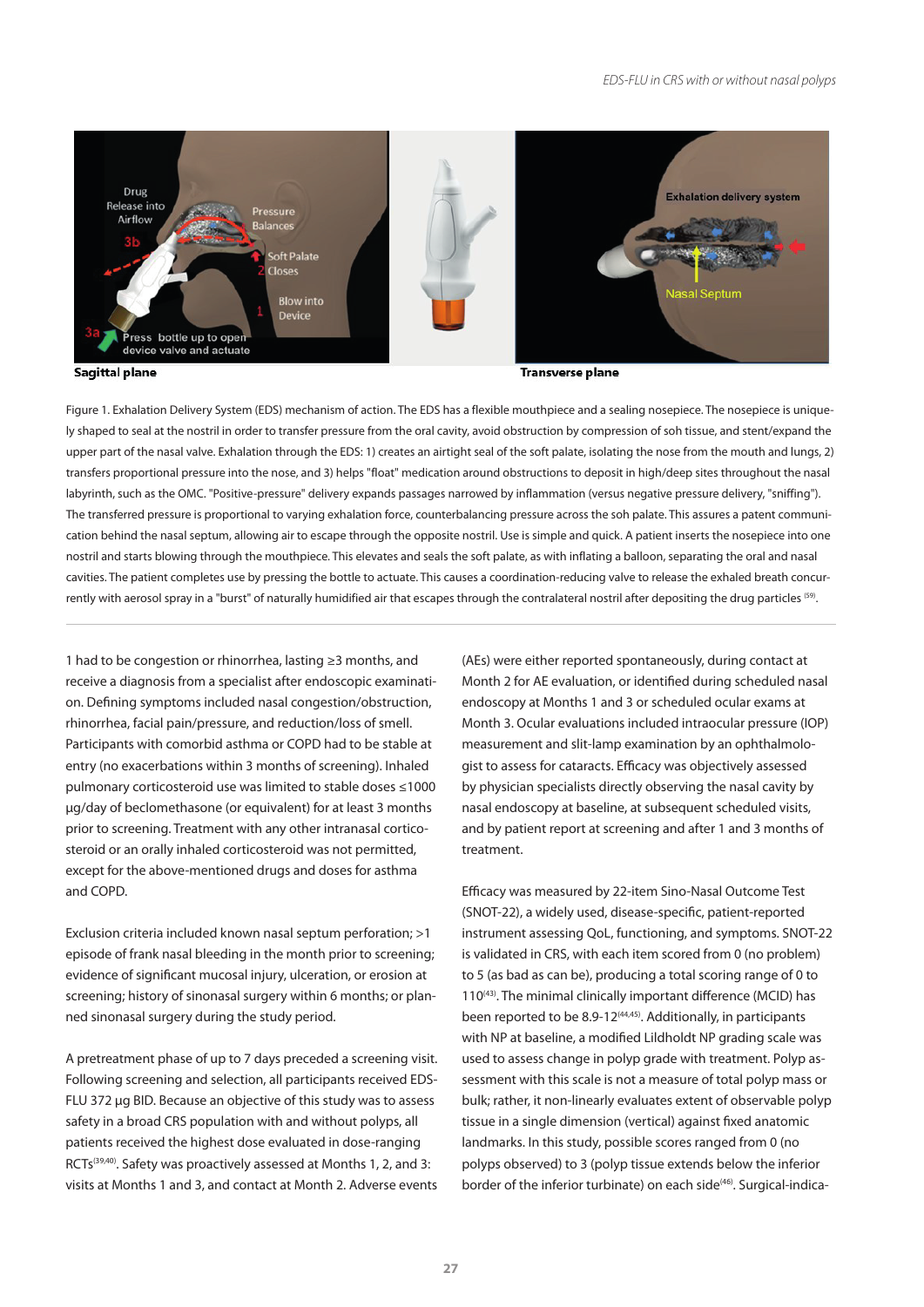#### Table 1. Participant demographics and baseline characteristics

| <b>Characteristics</b>                                                               | CRS with NP (N=102) | CRS without NP (N=603)   | Total enrolled (N=705)   |
|--------------------------------------------------------------------------------------|---------------------|--------------------------|--------------------------|
| Age, mean (SD)                                                                       | 45.2 (13.66)        | 45.4 (13.73)             | 45.3 (13.71)             |
| Male sex, $n$ $%$                                                                    | 56 (54.9)           | 246 (40.8)               | 302 (42.8)               |
| White race, n (%)                                                                    | 91 (89.2)           | 461 (76.5)               | 552 (78.3)               |
| Prior corticosteroid use for CRS (within last 10 y)*, n $(\%)$                       | 99(97.1)            | 549 (91.5)               | 648 (92.3)               |
| Mometasone furoate, n (%)                                                            | 58 (56.9)           | 247 (41.2)               | 305 (43.4)               |
| Fluticasone propionate, n (%)                                                        | 82 (80.4)           | 403 (67.2)               | 485 (69.1)               |
| Intranasal steroid use in last 30 d <sup>†</sup> , n (%)                             | 62(60.8)            | 213(35.3)                | 275 (39.0)               |
| Bilateral endoscopic NP score, mean (SD)                                             | 2.9(1.2)            | $\overline{\phantom{a}}$ | $\overline{\phantom{a}}$ |
| Lund-Kennedy edema score, mean (SD)                                                  | 2.1(1.2)            | 1.7(1.4)                 | 1.8(1.4)                 |
| SNOT-22 total score, mean (SD)                                                       | 43.8 (19.2)         | 43.2 (19.5)              | 43.3 (19.5)              |
| Prior sinus surgery (with or without polyp removal) or<br>polypectomy surgery, n (%) | 61 (59.8)           | 155(25.7)                | 216 (30.6)               |

\*Prior corticosteroid use for CRS refers to use of any corticosteroid, including oral or intranasal, but only for CRS (eg, not for asthma or another purpose); † Intranasal steroid use refers specifically to use of an intranasal steroid.

tor assessment criteria for participants with CRSwNP required all the following: moderate congestion for ≥3 months; at least moderate symptoms despite use of topical steroids at conventional doses for ≥6 weeks; at least moderate symptoms despite use (or previous use) of saline lavage for ≥6 weeks; and NP grade ≥2 in at least 1 nostril. Criteria for participants with CRSsNP required all of the following: moderate severity of ≥2 core symptoms (congestion/blockage, nasal discharge, facial pain/pressure, reduction/loss of smell) for ≥3 months, with 1 symptom required to be congestion/obstruction or nasal discharge; purulent mucus or obstructive edema or mucus in the middle meatus or ethmoid region on endoscopic examination; at least moderate symptoms despite use of topical steroids at conventional doses for ≥6 weeks; and at least moderate symptoms despite use (or previous use) of saline lavage for ≥6 weeks.

Efficacy was also evaluated with the Lund-Kennedy endoscopic scoring system, a validated approach to measurement of sinonasal cavity inflammatory disease, at each nasal endoscopic examination<sup>(47)</sup>. Lund-Kennedy scores include 5 components (polyposis, discharge, edema, scarring, and crusting), each graded on an ordinal scale from 0-2 for each side. Higher scores indicate worse disease. Efficacy assessments were also obtained directly from treated subjects using the Patient Global Impression of Change (PGIC). The PGIC scale is the most commonly used anchor-based method of assessing clinically important change based on patient input<sup>(48,49)</sup>. The PGIC is particularly suited to capturing clinically meaningful change that makes a difference to the patient; it consists of 1 question rated on a 7-point Likert scale<sup>(49,50)</sup>. In addition, a medical evaluation questionnaire assessed patient-reported ease of use, comfort of use, dysgeusia,

and loss of drug to drip-out from the nose and down the back of the throat for EDS-FLU and the most recently used prior intranasal steroid.

Efficacy and safety data were summarized using descriptive statistics. End-of-study assessments included the last recorded information at Month 1 or Month 3 regardless of whether the participant completed the study. Descriptive statistics for continuous variables included the number of observations, mean, standard deviation (SD), median, minimum, and maximum, and for descriptive statistics included participant counts and percentages.

#### **Results**

A total of 966 participants were screened, and 705 enrolled and received study drug (102 CRSwNP, 603 CRSsNP). Overall, 149 (27.5%) had a history of sinus surgery. Of 705 receiving study drug, 601 (85.2%) completed the study and 104 (14.8%) discontinued prematurely. Reasons for discontinuation included loss to follow-up (43 participants; 6.1%), AEs (22 participants, 3.1%; 14 deemed related by the study investigator), withdrawal of consent (20 participants; 2.8%), withdrawal due to protocol deviation (12 participants; 1.7%), other reasons (4 participants; 0.6%), and lack of efficacy (3 participants; 0.4%). Baseline characteristics are reported in Table 1.

At Month 1, mean SNOT-22 total scores improved substantially from baseline, with similar improvement in participants with CRSwNP (-20.3) and CRSsNP (-20.8). SNOT-22 scores improved more with longer duration of treatment through Month 3 (CRSwNP, -23.7; CRSsNP, -24.4) (Table 2). Improvement in SNOT-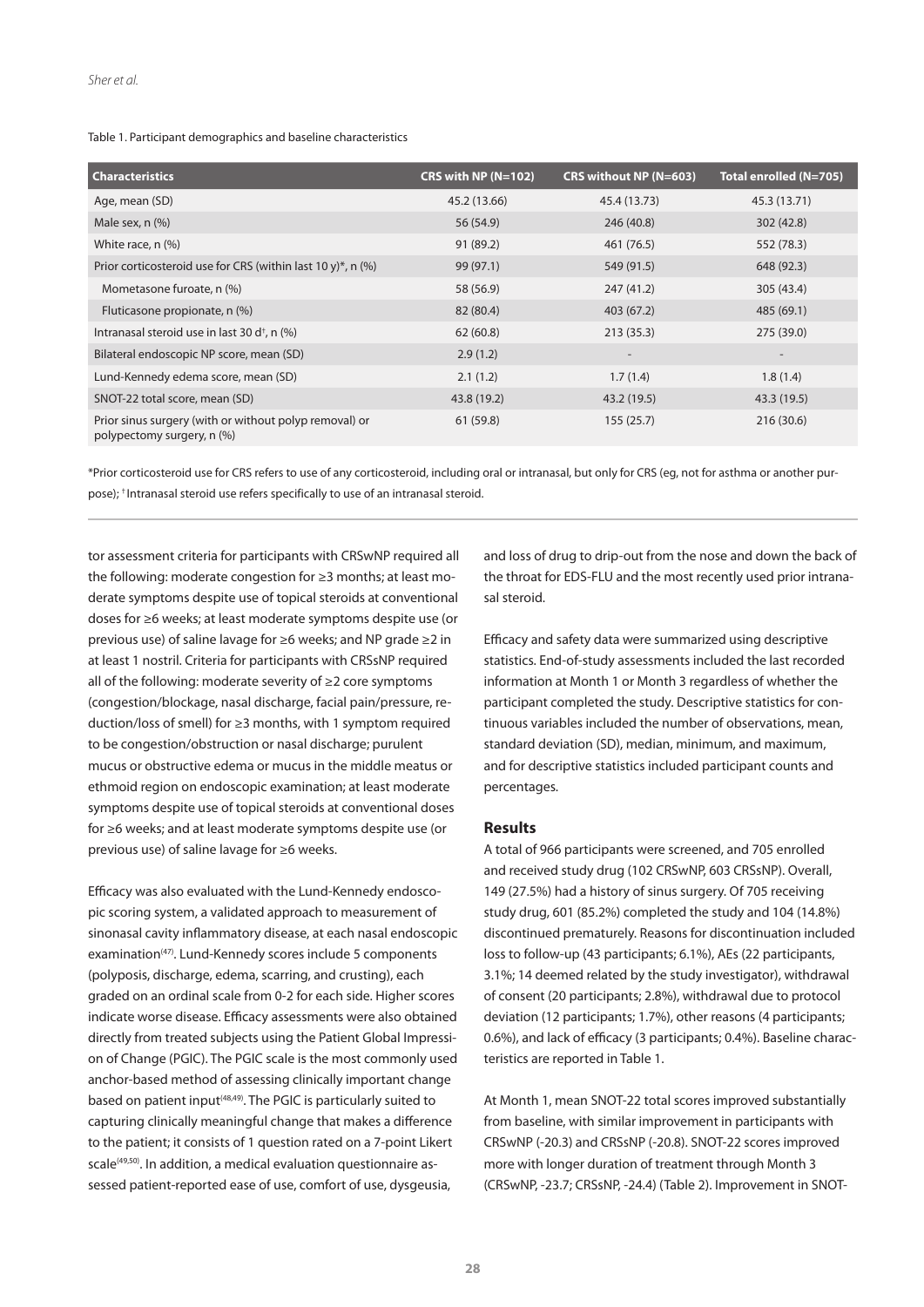Table 2. Mean and median SNOT-22 total and subscale scores over time.

|                                         | <b>Baseline</b> | 1 Month      | 3 Month      |
|-----------------------------------------|-----------------|--------------|--------------|
| <b>Total SNOT-22</b>                    |                 |              |              |
| <b>CRS with NP</b>                      |                 |              |              |
| N                                       | 101             | 95           | 92           |
| Mean (SD)                               | 43.8 (19.19)    | 23.1 (17.61) | 18.7 (16.75) |
| Median (Min, Max)                       | 45.0 (7, 91)    | 18.0(1, 77)  | 12.5(0, 72)  |
| <b>CRS without NP</b>                   |                 |              |              |
| ${\sf N}$                               | 600             | 554          | 504          |
| Mean (SD)                               | 43.2 (19.54)    | 22.5 (17.04) | 18.5 (16.95) |
| Median (Min, Max)                       | 42.5 (0, 110)   | 19.0 (0, 85) | 14.0 (0, 80) |
| <b>Rhinologic Symptoms Subscale</b>     |                 |              |              |
| <b>CRS with NP</b>                      |                 |              |              |
| ${\sf N}$                               | 101             | 96           | 92           |
| Mean (SD)                               | 19.0 (6.80)     | 10.1(7.03)   | 8.8(6.86)    |
| Median (Min, Max)                       | 19.0 (1, 34)    | 9.0(0, 29)   | 7.0(0, 28)   |
| <b>CRS without NP</b>                   |                 |              |              |
| ${\sf N}$                               | 601             | 555          | 505          |
| Mean (SD)                               | 16.3(6.33)      | 8.8 (5.94)   | 7.4(6.27)    |
| Median (Min, Max)                       | 16.0 (0, 35)    | 8.0(0, 28)   | 6.0(0, 30)   |
| <b>Ear and Facial Symptoms Subscale</b> |                 |              |              |
| <b>CRS with NP</b>                      |                 |              |              |
| N                                       | 102             | 96           | 92           |
| Mean (SD)                               | 5.2(4.21)       | 2.6(3.18)    | 2.0(2.85)    |
| Median (Min, Max)                       | 4.0(0, 16)      | 1.0(0,16)    | 1.0(0, 13)   |
| <b>CRS without NP</b>                   |                 |              |              |
| ${\sf N}$                               | 602             | 555          | 507          |
| Mean (SD)                               | 6.5(4.42)       | 3.1(3.44)    | 2.5(3.28)    |
| Median (Min, Max)                       | 6.0(0, 20)      | 2.0(0, 18)   | 1.0(0, 20)   |
| <b>Sleep Function Subscale</b>          |                 |              |              |
| <b>CRS with NP</b>                      |                 |              |              |
| Ν                                       | 102             | 95           | 92           |
| Mean (SD)                               | 6.3(4.50)       | 3.4(3.73)    | 2.4(3.64)    |
| Median (Min, Max)                       | 6.0(0, 15)      | 2.0(0, 14)   | 0.5(0, 15)   |
| <b>CRS without NP</b>                   |                 |              |              |
| ${\sf N}$                               | 601             | 556          | 508          |
| Mean (SD)                               | 6.6(4.35)       | 3.4(3.81)    | 2.9(3.66)    |
| Median (Min, Max)                       | 6.0(0, 15)      | 2.0(0, 15)   | 1.0(0, 15)   |
| <b>Psychological Function Subscale</b>  |                 |              |              |
| <b>CRS with NP</b>                      |                 |              |              |
| N                                       | 102             | 96           | 92           |
| Mean (SD)                               | 9.2(6.84)       | 4.6(5.67)    | 3.6(5.16)    |
| Median (Min, Max)                       | 8.5 (0, 29)     | 2.0(0, 26)   | 1.0(0, 24)   |
| <b>CRS without NP</b>                   |                 |              |              |
| N                                       | 601             | 556          | 509          |
| Mean (SD)                               | 9.5(6.93)       | 4.7(5.44)    | 3.8 (5.09)   |
| Median (Min, Max)                       | 8.0(0, 30)      | 3.0(0, 30)   | 2.0(0, 30)   |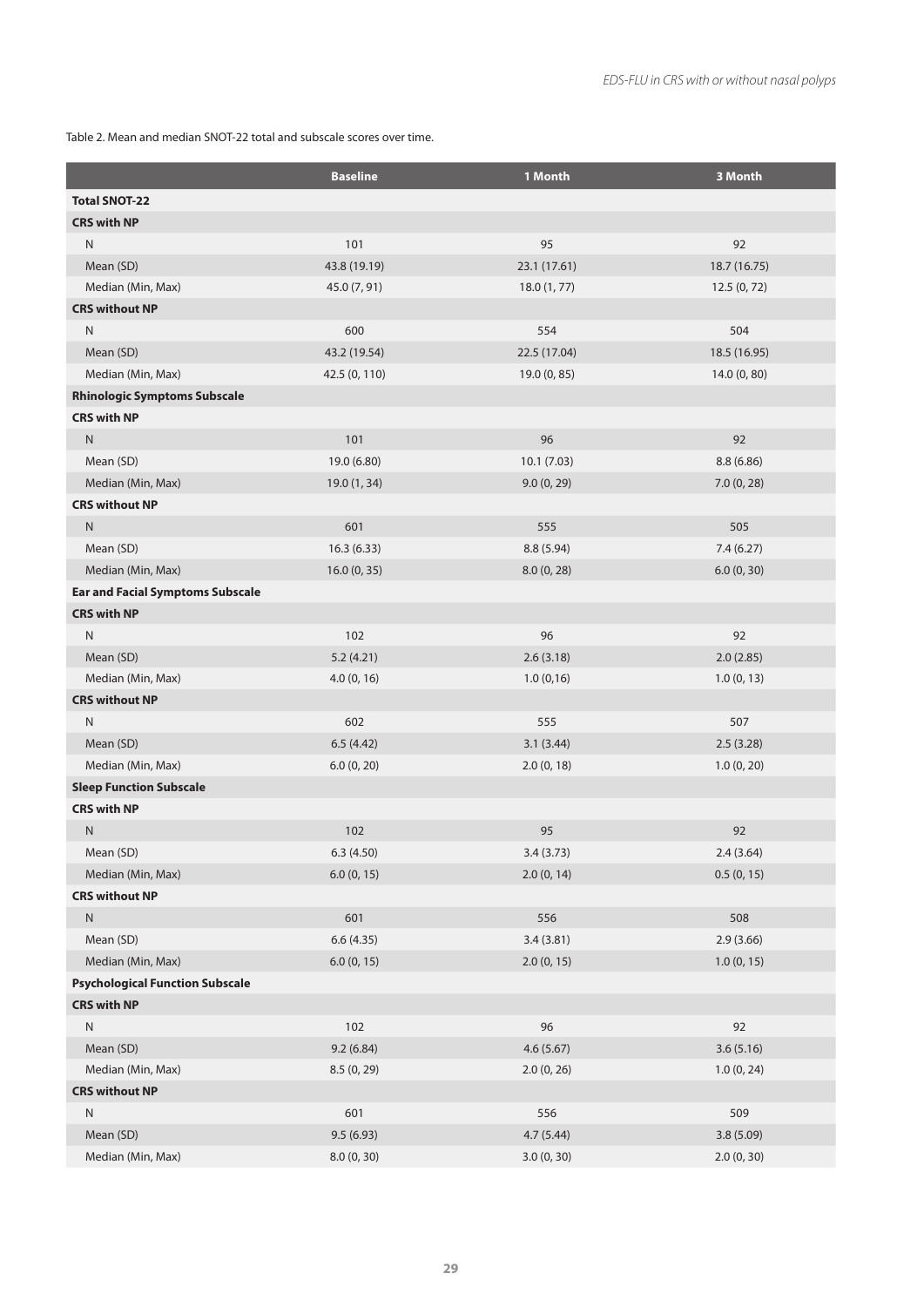|  | Table 3. Mean change from baseline in SNOT-22 subscale scores. |
|--|----------------------------------------------------------------|
|--|----------------------------------------------------------------|

| <b>Baseline Mean (SD)</b>                 | <b>Change at 3 Months</b><br>Mean (SD)    |
|-------------------------------------------|-------------------------------------------|
| <b>CRSwNPN=101</b><br><b>CRSsNP N=600</b> | <b>CRSwNP N=92</b><br><b>CRSsNP N=504</b> |
|                                           |                                           |
| 43.8 (19.19)                              | $-23.7(19.95)$                            |
| 43.2 (19.54)                              | $-24.4(19.93)$                            |
|                                           |                                           |
| 19.0 (6.80)                               | $-10.0(8.29)$                             |
| 16.3(6.33)                                | $-9.1(7.46)$                              |
|                                           |                                           |
| 5.2(4.21)                                 | $-2.7(3.48)$                              |
| 6.5(4.42)                                 | $-3.9(4.17)$                              |
|                                           |                                           |
| 6.3(4.50)                                 | $-3.8(4.58)$                              |
| 6.6(4.35)                                 | $-3.6(4.32)$                              |
|                                           |                                           |
| 9.2(6.84)                                 | $-5.2(5.84)$                              |
| 9.5(6.93)                                 | $-5.4(6.36)$                              |
|                                           |                                           |

CRSwNP, chronic rhinosinusitis with nasal polyps; CRSsNP, chronic rhinosinusitis without nasal polyps.

22 total scores exceeded the MCID of 8.9-12<sup>(44,45)</sup> and was not a function of isolated subscales; substantial improvement was reported on all subscales by patients with or without NP (Table 3).

The subset of patients with NP at study entry had notably lower baseline polyp grades (implying more superiorly/posteriorly located polyp tissue) than typically observed in CRSwNP treatment trials (mean baseline polyp grade 2.9)<sup>(22,51,52)</sup>. Nevertheless, polyp patients had substantial improvement in polyp grade with treatment (mean decrease in bilateral NP scores at Month 1 and Month 3 of -0.8 and -1.3, respectively). The percentage of patients endoscopically observed to have polyp elimination in at least 1 nostril increased with longer treatment duration (Figure 2a). Among those completing 3 months of treatment, 48% with NP at baseline had NP elimination in at least 1 nostril, and 63% had a ≥1-point improvement in polyp grade (Figure 2b). At screening, 42% (43 of 102) and 6% (36 of 603) of patients with and without NP, respectively, met indicator criteria for surgical eligibility. By Month 1, the proportion meeting surgicalindicator criteria decreased to 24.2% and 5.4% in those with and without NP, respectively, and continued to decrease with longer treatment duration, reaching 19.1% and 2.2%, respectively (corresponding to reductions of 54.5% and 63.3%), at 3 months.



Figure 2. (A) Polyp elimination in at least 1 nostril. (B) 1-point improvement in bilateral NP grade. Month 3 includes patients who completed the study. EOS (end of study) assessments include the last recorded post-baseline information regardless of study completion.

The large subgroup of patients currently using a conventional inhaled steroid nasal spray at study entry (n=275) were analyzed to determine if benefits were reduced compared with patients who were not. The benefit of EDS-FLU on subjective and objective outcomes was comparable for patients switched directly from a conventional steroid nasal spray or not. Sino-Nasal Outcome Test (SNOT-22) scores decreased from baseline for 'switchers' (52.3%) and 'non-switchers' (42.9%). SNOT-22 scores decreased from baseline for 52.3% of 'switchers' and for 42.9% of 'non-switchers'. Patients reported improvements in PGIC (85.7% of 'switchers', and 91.9% of 'non-switchers').

Lund-Kennedy total endoscopic scores for sinonasal inflammatory pathology decreased considerably following 1 and 3 months of EDS-FLU treatment, with incremental improvement between Month 1 and Month 3. Improvements in all 4 nonpolyp domains were similar in patients with or without NP. The domains of edema and discharge were the primary sources of improvement, with limited contributions from the crusting and scarring domains, both of which were near normal at baseline (Table 4). At Month 3, among participants with baseline Lund-Kennedy edema scores >0, EDS-FLU treatment was associated with complete resolution of edema in 33.3% of patients with CRSwNP and 54.8% with CRSsNP.

By Month 3, approximately 90% of participants reported symptom improvement as assessed by PGIC, with approximately 70%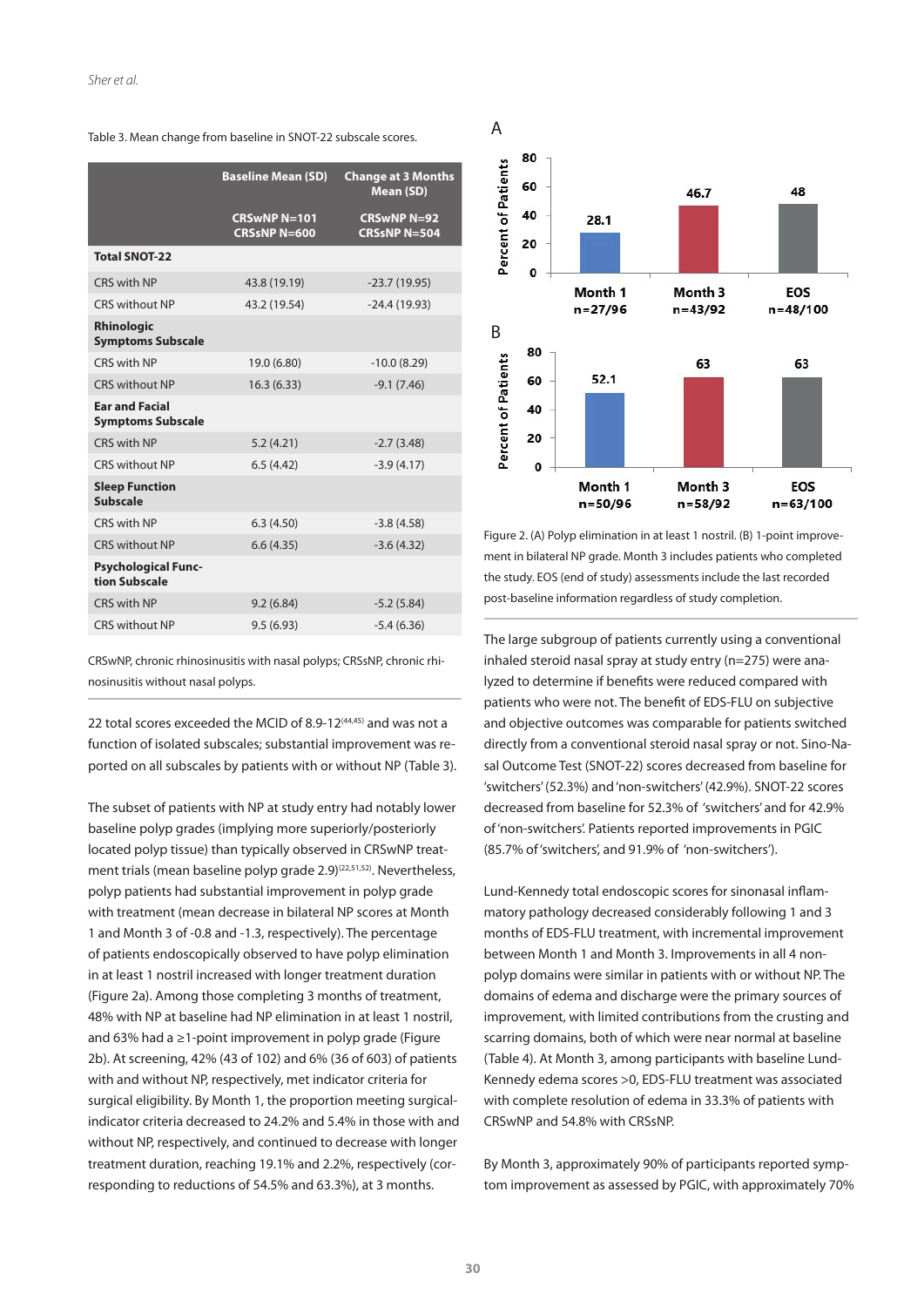Table 4. Mean change from baseline in Lund-Kennedy and NP scores.

|                         | <b>Baseline</b><br>Mean (SD)                             | Mean (SD)<br><b>Change at 1</b><br><b>Month</b>       | Mean (SD)<br><b>Change at 3</b><br><b>Months</b>      |
|-------------------------|----------------------------------------------------------|-------------------------------------------------------|-------------------------------------------------------|
|                         | <b>CRSwNP</b><br>$N = 102$<br><b>CRSsNP</b><br>$N = 603$ | <b>CRSwNP</b><br>$N=96$<br><b>CRSsNP</b><br>$N = 554$ | <b>CRSwNP</b><br>$N=92$<br><b>CRSsNP</b><br>$N = 505$ |
| Edema                   |                                                          |                                                       |                                                       |
| CRS with NP             | 2.1(1.20)                                                | $-0.8(1.24)$                                          | $-0.9(1.39)$                                          |
| <b>CRS without NP</b>   | 1.7(1.37)                                                | $-0.7(1.26)$                                          | $-1.0(1.43)$                                          |
| <b>Discharge</b>        |                                                          |                                                       |                                                       |
| CRS with NP             | 1.8(1.04)                                                | $-0.6(1.23)$                                          | $-0.6(1.20)$                                          |
| <b>CRS without NP</b>   | 1.3(1.05)                                                | $-0.5(1.13)$                                          | $-0.6(1.21)$                                          |
| <b>Crusting</b>         |                                                          |                                                       |                                                       |
| CRS with NP             | 0.4(0.92)                                                | $-0.1(0.83)$                                          | $-0.0(0.94)$                                          |
| <b>CRS without NP</b>   | 0.2(0.57)                                                | 0.1(0.64)                                             | 0.0(0.65)                                             |
| Scarring/Adhe-<br>sions |                                                          |                                                       |                                                       |
| CRS with NP             | 0.1(0.50)                                                | $-0.1(0.51)$                                          | $-0.1(0.46)$                                          |
| <b>CRS without NP</b>   | 0.1(0.31)                                                | $-0.0(0.22)$                                          | $-0.0(0.25)$                                          |
| <b>NP</b>               |                                                          |                                                       |                                                       |
| CRS with NP             | 2.8(1.01)                                                | $-0.8(1.14)$                                          | $-1.3(1.33)$                                          |

CRSwNP, chronic rhinosinusitis with nasal polyps; CRSsNP, chronic rhinosinusitis without nasal polyps.

reporting "much" or "very much" improvement. Rates of symptom improvement during the study were similar for participants with or without NP (Figure 3).

On the medical evaluation questionnaire, 543 of 601 participants (90.3%) reported EDS-FLU to be somewhat or very easy to use, and 495 (82.4%) reported EDS-FLU to be somewhat or very comfortable to use at the Month 3 visit. The majority of participants reported minimal or no drip from the nose (75%) and minimal or no drip down the back of the throat (88%). Compared with their most recent previous intranasal steroid, with EDS-FLU 62% of patients reported less or much less drip out of the nose, and 69% reported less or much less drip down the back of throat.

The majority of reported AEs were local (not systemic), mild in severity, and resolved spontaneously with continued use of EDS-FLU. The most common AEs (>5%) included nasal mucosal disorder (10.2%), spontaneously reported epistaxis (6.8%), nervous system disorder (5.7%), and nasal septum disorder (5.5%). A nasal septal perforation was observed post-baseline in 2 study participants (0.3%). Ophthalmic examinations revealed no evidence of a trend toward increasing IOP during treatment, and no subcapsular cataracts (believed to be associated with systemic corticosteroid exposure) were identified during follow-up.



Figure 3. Patient Global Impression of Change: symptoms after treatment (end of study).

# **Discussion**

EDS-FLU uses a novel delivery approach, targeting placement of a well-characterized, widely used topical corticosteroid in deep nasal locations not easily accessed by conventional inhaled nasal sprays. The EDS uses a unique mechanism of action to enable reliable and consistent steroid deposition superiorly/ posteriorly in the nasal cavity, and is therefore potentially useful for patients where this deposition profile may be beneficial. This 12-week study characterizes the safety and efficacy of EDS-FLU in a large and comparatively diverse moderate-to-severe patient cohort with CRS (with or without nasal polyps), more than 90% of whom previously used corticosteroids and/or had prior sinonasal surgery. The EDS-FLU dose in this study was 372 µg BID, comparable to the EU-approved dose of fluticasone drops but higher than the equivalent dose studies of mometasone conventional inhaled spray<sup>(51,52)</sup>. This allowed safety assessment at the highest approved dose, though in pivotal trials the efficacy of a lower dose (186 µg BID; comparable to the studied mometasone dose) was reasonably similar<sup>(39,40)</sup>.

Previously published RCTs in patients with CRSwNP showed that EDS-FLU improves all four defining symptoms of CRS (congestion, rhinorrhea, facial pain/pressure, hyposmia), reduces NP grade, eliminates up to ≈30% of polyps in ≥1 nostril after 24 weeks of treatment, and results in SNOT-22 improvement similar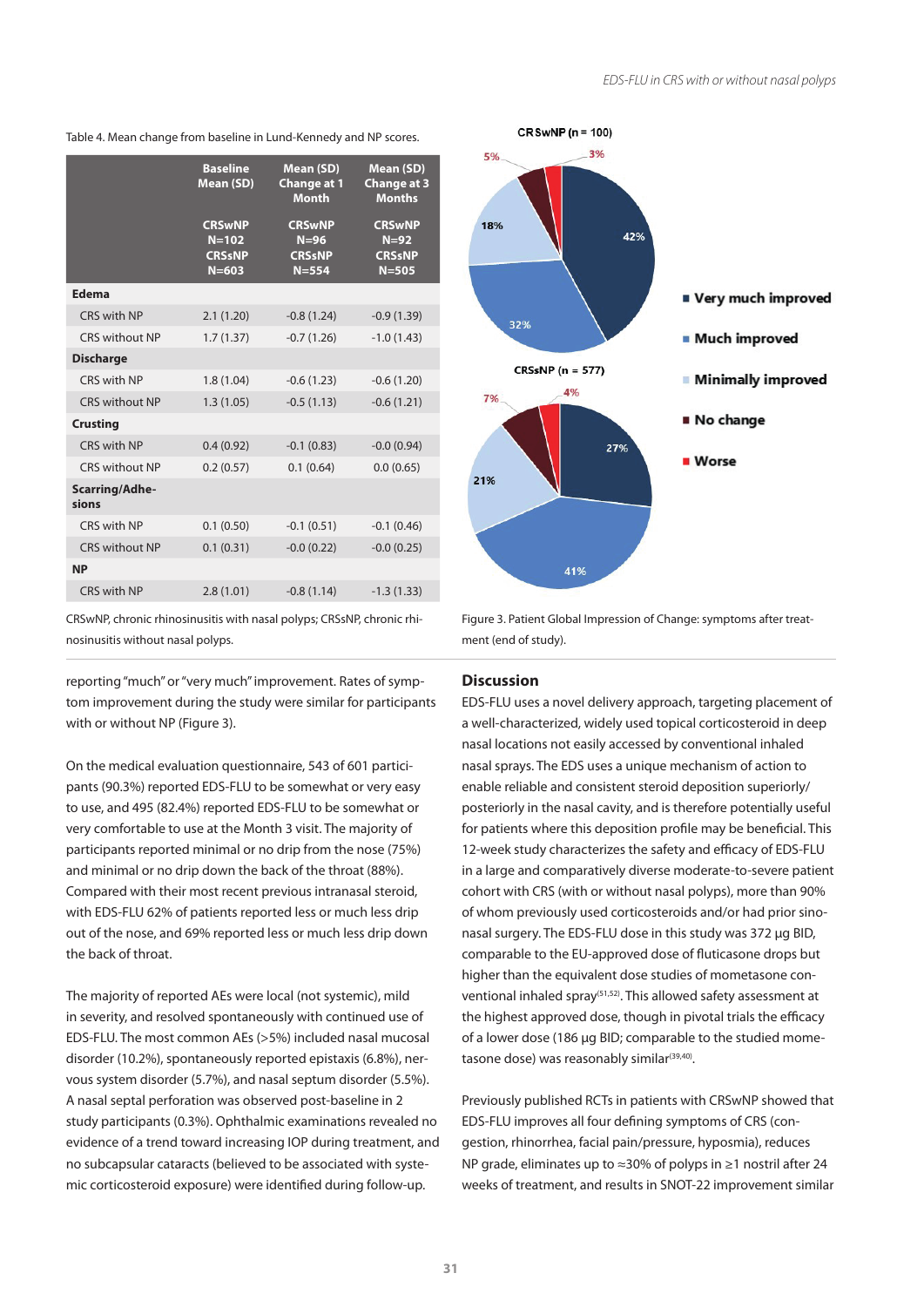in magnitude to reported improvement with endoscopic sinus surgery<sup>(39,40)</sup>. This trial expands the evidence base and provides information from a large and diverse cohort enrolled with less restrictive entry criteria than typical for controlled pivotal trials. Importantly, this study population comprised patients likely to be real-world candidates for EDS-FLU treatment (patients who continue to have symptoms despite prior use of conventional inhaled nasal steroids and/or history of sinus surgery).

In this study, patients with or without NP at baseline experienced substantial improvements in symptoms, QoL, functioning, and objective evidence of sinonasal inflammatory disease. Improvements measured by SNOT-22 were comparable in magnitude for participants with or without NP, and all SNOT-22 subscales improved. The magnitude of improvement substantially exceeds previously reported clinically significant thresholds of 8.9-12 points and is comparable to the magnitude of improvement reported following endoscopic sinus surgery, although the treatment populations may differ<sup>(44,45)</sup>.

Symptomatic improvement correlated with objective improvement in sinonasal inflammation, assessed using serial Lund-Kennedy endoscopic scoring. In particular, nasal edema and discharge, both elevated at baseline, showed improvement with EDS-FLU. This substantiates that the improved intranasal deposition of anti-inflammatory drug with EDS-FLU is associated with improved symptoms and QoL.

PGIC values ≥6 ("much" or "very much" improvement) have been found to equate to a noticeable, worthwhile change that is meaningful to the patient<sup>(48,49)</sup>. Despite the relatively refractory population entering the current study, a very high proportion of participants reported improvement at 3 months (90% improved; 73% "much" or "very much" improved). This finding is consistent with prior research<sup>(39-41)</sup> and indicates that EDS-FLU-associated improvement is clinically meaningful and provides benefits to a large proportion of patients in this relatively refractory population. There were treatment non-responders in this study; their presence is consistent with prior evidence that not all CRS is susceptible to corticosteroid treatment. Patients who are refractory to oral steroids are not expected to benefit from even a radical change in topical corticosteroid delivery; however, it is notable that the large subgroup that was symptomatic at baseline and switched directly to EDS-FLU from a prior conventional inhaled nasal steroid reported comparably large improvement in multiple efficacy measures. This supports the different activity of EDS-FLU from conventional inhaled nasal steroids and the potential value for patients who are inadequately controlled by conventional nasal sprays.

Ease of use is an important consideration when relying on patients to employ a new mental model, as with exhalation delivery. Medical evaluation questionnaires show that EDS-FLU was perceived by more than 80% of patients as easy and comfortable to use, and that the exhalation mechanism of delivery observably reduced drug loss due to anterior and posterior drip.

Current CRS treatment guidelines recommend topical nasal corticosteroids, usually administered using a conventional inhalation nasal spray, as first-line therapy<sup>(5,6)</sup>. Alternate nonconventional delivery methods, mostly gravity-assisted, such as nasal drops and locally compounded high-volume medicated irrigation, have been studied to varying degrees but are subject to serious practical challenges, particularly when long-term compliance is necessary(23,26,31-33). Considerations include difficulty with training and optimal head positions, control of local dose exposure, off-target gastrointestinal or lung exposure, time and effort associated with use, discomfort, poor dose control, and insurance coverage. For patients with milder symptoms or larger (easier to access) polyps, conventional inhaled nasal sprays offer some symptom benefit and have been shown to reduce polyp size<sup>(51-54)</sup>. Interestingly, baseline polyp grade scores in registration studies for nasal spray mometasone<sup> $(51,52,54)$ </sup> (and of EDS-FLU) (39,40) ranged from 3.6 to 4.3; after 4 months of treatment, scores remained higher than or similar to the baseline polyp scores in this study (2.9). Different anatomic barriers to delivering drug to polyp tissue of different grades and the nonlinear nature of the grading scale both accentuate the inappropriateness of comparing 'absolute' numerical changes across trials and the importance of considering baseline scores<sup>(55)</sup>. Indeed, several trials with conventional inhaled nasal sprays suggest that improvement in bilateral polyp grade (on a 0-6 scale) appears to plateau at an average score of ≈3 and does not improve further with longer treatment<sup> $(22,51,52)$ </sup>. Furthermore, data from a longerterm study of conventional nasal spray suggests that smaller polyps may experience regrowth during such treatment<sup>(22)</sup>. This is not surprising because conventional inhaled steroid sprays are capable of reliably delivering locally-acting medication to the surface of large polyps that protrude far inferiorly or anteriorly, but do not continue to deliver steroid to the surface of polyps as they regress into the region of the OMC, where inflammation and associated polypoid tissue continue to obstruct sinuses<sup>(24-26)</sup>. In this study, CRSwNP patients had a baseline polyp grade of only 2.9, and EDS-FLU produced a continually decreasing polyp grade, reaching 1.6 after 3 months; 63.0% of participants were observed to have ≥1-point improvement in NP score, and 46.7% of patients experienced complete polyp elimination in at least 1 nostril by study end. This progressive decrease in polyp grade and elimination in some cases—is physiologically consistent with reliable long-term deposition of steroid on inflamed tissue, including the site of origin of most polyps in the OMC region.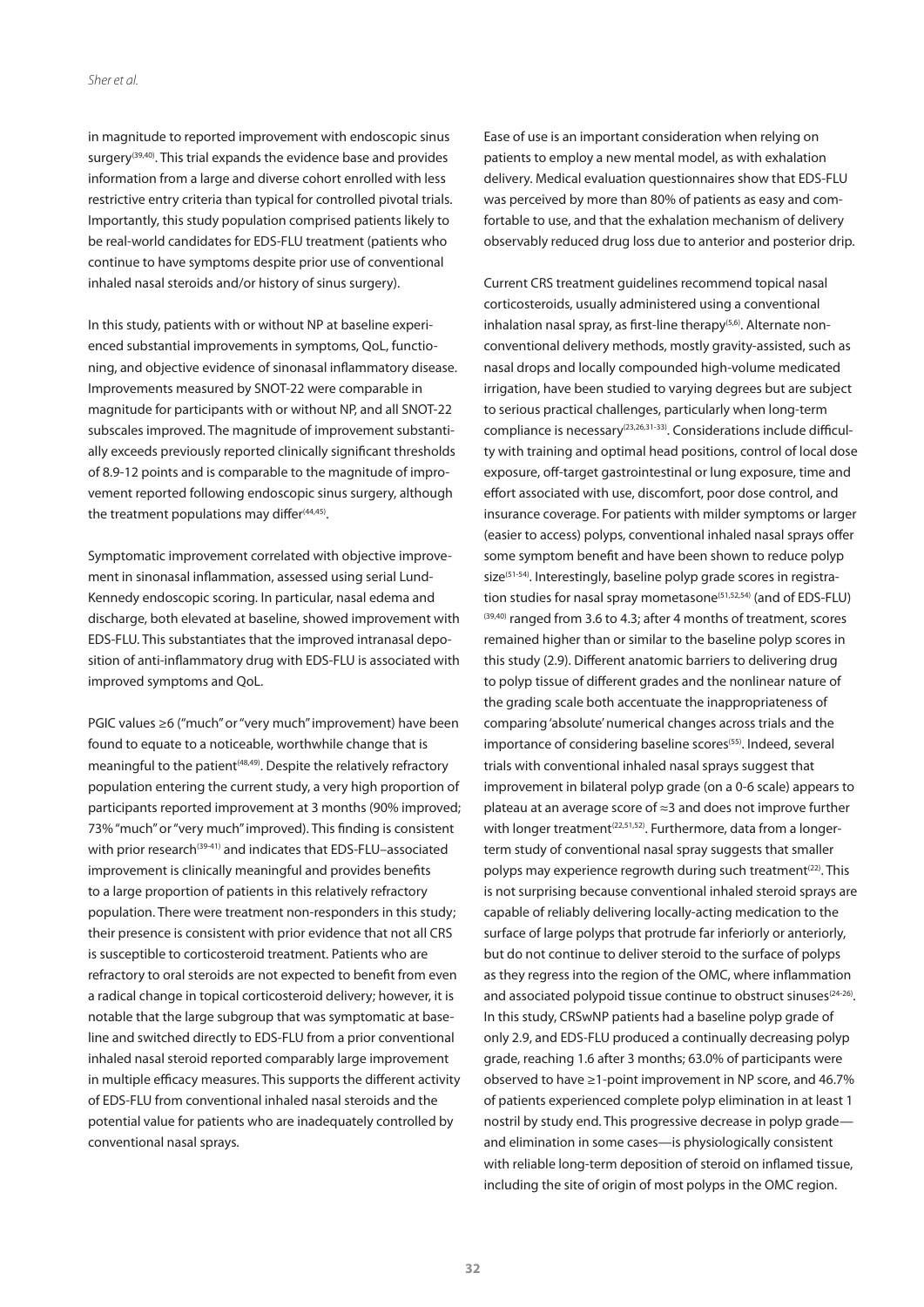We are unaware of similar improvement previously reported with other topical medical therapies.

Surgery is often offered to CRS patients who fail medical therapy(5,6,56,57). Revision surgery is also performed in a substantial minority of patients whose symptoms are not adequately addressed by the initial procedure and subsequent medical therapy(56,57). At baseline in this study, many patients had undergone previous surgery and/or had ongoing, significant symptoms despite use of conventional nasal steroids. However, comparatively few met this study's surgical indicator criteria, particularly those without polyps. Nevertheless, treatment was associated with a substantial reduction in the proportion of participants, with or without polyps, meeting surgical-indicator criteria. Surgery is generally considered effective and is appropriate for many patients, but achieving disease control that delays or prevents surgery, or repeat surgery, may produce meaningful economic benefits.

EDS-FLU was generally well tolerated at the highest recommended dose and exhibited a safety profile consistent with previous intranasal corticosteroids that were studied for similar durations in similar populations<sup>(51,52)</sup>. The safety profile was also consistent with previous reports from double blind placebo-controlled studies(39,40). The majority of AEs were local, mild in severity, and did not increase in frequency or severity with longer duration of use. Most AEs observed in the nasal cavity resolved with continued use. No systemic AEs associated with systemic corticosteroid absorption, including glaucoma and subcapsular cataracts, were identified.

## **Strengths and Limitations**

This is one of the largest studies conducted to date in patients with moderate-to-severe CRS (including both CRSwNP and CRSsNP) and is highly generalizable in the target clinical scenario: persistently symptomatic patients who have tried conventional intranasal steroids and/or had prior surgery. Because treatment was open label, there is potential for placebo effect or unknown bias, possibly mitigated by objective measurement of sinonasal inflammation. Regarding 'placebo effect' on objective polyp measures, a decrease in polyp grade in a placebo arm has been observed in studies with high baseline polyp grade scores (ie, consistent with polyps at or below the inferior turbinate, ~4); however, studies with low baseline scores as in this study (ie,

consistent with polyps in the middle meatus, <3) have reported that polyp grade actually increases with placebo treatment<sup>(39,42,51-54,58)</sup>. In this study, the CRSsNP population met CRS symptom criteria and underwent endoscopy at baseline, but confirmatory sinus imaging was not required.

## **Conclusion**

In summary, this study finds that EDS-FLU was associated with improvement in objective evidence of sinonasal inflammation, including elimination of edema in a substantial proportion of patients, along with improved symptoms, QoL, and functioning. Similar benefits were reported in patients with or without NP at baseline and in patients switching directly from conventional inhaled nasal sprays. These data suggest that EDS-FLU is a helpful new tool in addressing this chronic and challenging disease and should be considered, before or after surgery, when optimizing medical care in patients with CRS.

#### **Acknowledgements**

This study was funded by Optinose. Optinose AS received grants from the Norwegian Research Council during the study and a tax deduction from SkatteFunn related to the study. Editorial assistance was provided by ECIR Medical Communications.

# **Authorship contribution**

MRS, GCS, J.LR, and GP contributed to data collection, data interpretation, writing, and served as a study investigator. KL contributed to data collection, writing, and served as a study investigator. JCM and RAM contributed to literature search, study design, data collection, data analysis, data interpretation, and writing. JLC contributed to study design, data collection, data interpretation, and writing. PGD contributed to literature search, study design, data interpretation, and writing.

#### **Conflict of interest**

MRS reports serving on Speaker Bureau for Optinose during conduct of the study and outside the submitted work. GCS, JLR, GP have nothing to disclose. KL reports serving on a speaker bureau for Merck during conduct of study, and a speaker bureau for Teva, Optinose, Circassia, and AstraZeneca outside the submitted work; in addition, she reports involvement in a clinical trial for Genentech outside the submitted work. JCM, JLC, RAM, and PGD report being employees and shareholders of Optinose during the conduct of the study.

## **References**

- Hamilos DL. Chronic rhinosinusitis: epidemiology and medical management. J Allergy Clin Immunol. 2011;128(4):693-707.
- 2. Hastan D, Fokkens WJ, Bachert C, et al. Chronic rhinosinusitis in Europe--an under-

estimated disease. A GA(2)LEN study. Allergy. 2011;66(9):1216-1223.

- 3. Hirsch AG, Stewart WF, Sundaresan AS, et al. Nasal and sinus symptoms and chronic rhinosinusitis in a population-based sample. Allergy. 2017;72(2):274-281.
- 4. Smith KA, Orlandi RR, Rudmik I. Cost of adult chronic rhinosinusitis: a systematic review. Laryngoscope. 2015;125(7):1547- 1556.
- 5. Fokkens WJ, Lund VJ, Mullol J, et al. European position paper on rhinosinusi-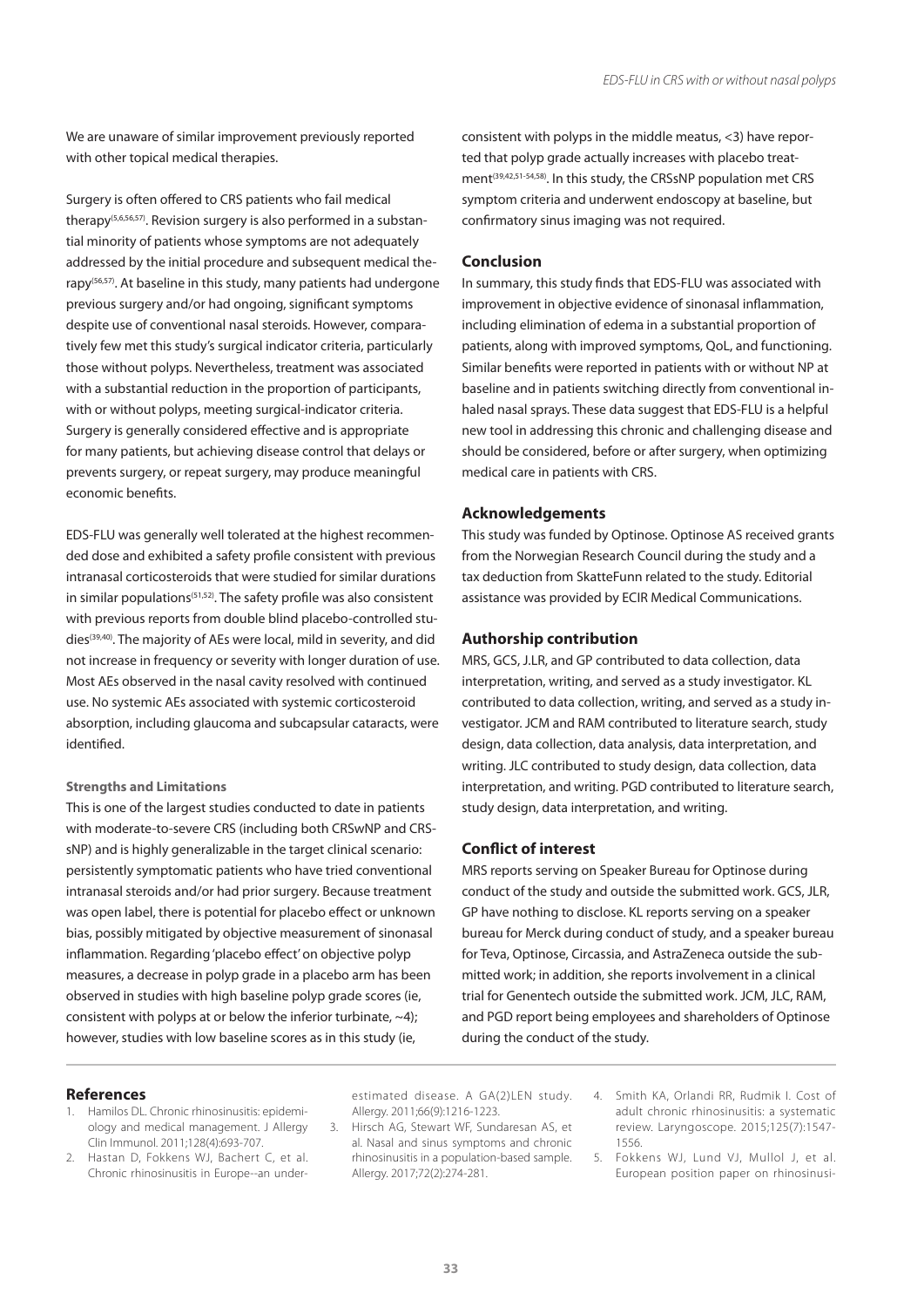tis and nasal polyps 2012. Rhinol Suppl. 2012;50(23):1-298.

- 6. Orlandi RR, Kingdom TT, Hwang PH, et al. International consensus statement on allergy and rhinology: rhinosinusitis. Int Forum Allergy Rhinol. 2016;6 Suppl 1:S22-209.
- 7. Uraguchi K, Kariya S, Makihara S, et al. Pulmonary function in patients with eosinophilic chronic rhinosinusitis. Auris Nasus Larynx. 2018;45(3):476-481.
- Kelemence A, Abadoglu O, Gumus C, Berk S, Epozturk K, Akkurt I. The frequency of chronic rhinosinusitis/nasal polyp in COPD and its effect on the severity of COPD. COPD. 2011;8(1):8-12.
- 9. Soler ZM, Wittenberg E, Schlosser RJ, Mace JC, Smith TL. Health state utility values in patients undergoing endoscopic sinus surgery. Laryngoscope. 2011;121(12):2672- 2678.
- 10. Gliklich RE, Metson R. The health impact of chronic sinusitis in patients seeking otolaryngologic care. Otolaryngol Head Neck Surg. 1995;113(1):104-109.
- 11. Lam K, Schleimer R, Kern RC. The etiology and pathogenesis of chronic rhinosinusitis: a review of current hypotheses. Curr Allergy Asthma Rep. 2015;15(7):41-015-0540-2.
- 12. Djupesland PG, Skretting A. Nasal deposition and clearance in man: comparison of a bidirectional powder device and a traditional liquid spray pump. J Aerosol Med Pulm Drug Deliv. 2012;25(5):280-289.
- 13. Weber R, Keerl R, Radziwill R, et al. Videoendoscopic analysis of nasal steroid distribution. Rhinology. 1999;37(2):69-73.
- 14. DeMarcantonio MA, Han JK. Nasal polyps: pathogenesis and treatment implications. Otolaryngol Clin North Am. 2011;44(3):685- 95, ix.
- 15. Akdis CA, Bachert C, Cingi C, et al. Endotypes and phenotypes of chronic rhinosinusitis: a PRACTALL document of the European Academy of Allergy and Clinical Immunology and the American Academy of Allergy, Asthma & Immunology. J Allergy Clin Immunol. 2013;131(6):1479-1490.
- 16. Hull BP, Chandra RK. Refractory chronic rhinosinusitis with nasal polyposis. Otolaryngol Clin North Am. 2017;50(1): 61-81.
- 17. Larsen PL, Tos M. Origin of nasal polyps: an endoscopic autopsy study. Laryngoscope. 2004;114(4):710-719.
- 18. Becker SS. Surgical management of polyps in the treatment of nasal airway obstruction. Otolaryngol Clin North Am. 2009;42(2):377-85, x.
- 19. Kennedy P, Bassiouni A, Psaltis A, Antisdel J, Brunworth J. Avascular necrosis after oral corticosteroids in otolaryngology: case report and review of the literature. Allergy Rhinol (Providence). 2016;7(1):50-54.
- 20. Waljee AK, Rogers MA, Lin P, et al. Short term use of oral corticosteroids and related harms among adults in the United States: population based cohort study. BMJ. 2017;357:j1415.
- 21. Van Zele T, Gevaert P, Holtappels G, et al.

Oral steroids and doxycycline: two different approaches to treat nasal polyps. J Allergy Clin Immunol. 2010;125(5):1069-1076.e4.

- 22. Vaidyanathan S, Barnes M, Williamson P, Hopkinson P, Donnan PT, Lipworth B. Treatment of chronic rhinosinusitis with nasal polyposis with oral steroids followed by topical steroids: a randomized trial. Ann Intern Med. 2011;154(5):293-302.
- 23. Aggarwal R, Cardozo A, Homer JJ. The assessment of topical nasal drug distribution. Clin Otolaryngol Allied Sci. 2004;29(3):201-205.
- 24. Laube BL. Devices for aerosol delivery to treat sinusitis. J Aerosol Med. 2007;20 Suppl 1:S5-17; discussion S17-8.
- 25. Djupesland PG. Nasal drug delivery devices: characteristics and performance in a clinical perspective-a review. Drug Deliv Transl Res. 2013;3(1):42-62.
- 26. Merkus P, Ebbens FA, Muller B, Fokkens WJ. The 'best method' of topical nasal drug delivery: comparison of seven techniques. Rhinology. 2006;44(2):102-107.
- 27. Dijkstra MD, Ebbens FA, Poublon RM, Fokkens WJ. Fluticasone propionate aqueous nasal spray does not influence the recurrence rate of chronic rhinosinusitis and nasal polyps 1 year after functional endoscopic sinus surgery. Clin Exp Allergy. 2004;34(9):1395-1400.
- 28. Baguley C, Brownlow A, Yeung K, Pratt E, Sacks R, Harvey R. The fate of chronic rhinosinusitis sufferers after maximal medical therapy. Int Forum Allergy Rhinol. 2014;4(7):525-532.
- 29. Bhattacharyya N. Incremental health care utilization and expenditures for chronic rhinosinusitis in the United States. Ann Otol Rhinol Laryngol. 2011;120(7):423-427.
- 30. Palmer JN, Messina JC, Biletch R, Grosel K, Mahmoud RA. A cross-sectional, population-based survey of U.S. adults with symptoms of chronic rhinosinusitis. Allergy Asthma Proc. 2019;40(1):48-56.
- 31. Kennedy DW. Additional options in chronic rhinosinusitis management [published online ahead of print, 2018 Jul 20]. Int Forum Allergy Rhinol. 2018;10.1002/ alr.22188. doi:10.1002/alr.22188
- 32. Harvey RJ, Debnath N, Srubiski A, et al. Fluid residuals and drug exposure in nasal irrigation. Otolaryngol Head Neck Surg. 2009;141:757–761.
- 33. Merkus P, Ebbens FA, Muller B, Fokkens WJ. Influence of anatomy and head position on intranasal drug deposition. Eur Arch Otorhinolaryngol. 2006;263(9):827-832.
- 34. Djupesland PG, Vlckova I, Hewson G. Impact of baseline nasal polyp size and previous surgery on efficacy of fluticasone delivered with a novel device: a subgroup analysis. Am J Rhinol Allergy. 2010;24(4):291-295.
- 35. Hansen FS, Djupesland PG, Fokkens WJ. Preliminary efficacy of fluticasone delivered by a novel device in recalcitrant chronic rhinosinusitis. Rhinology. 2010;48(3):292-299.
- 36. Exhalation Delivery Systems. Optinose website. https://www.optinose.com/exha-

lation-delivery-systems/technical-overview. Accessed November 18, 2019.

- 37. XHANCE™ (fluticasone propionate) [prescribing information]. Yardley, PA: OptiNose US, Inc; 2017.
- 38. Messina JC, Offman E, Carothers JL, Mahmoud RA. A Randomized Comparison of the Pharmacokinetics and Bioavailability of Fluticasone Propionate Delivered via Xhance® Exhalation Delivery System Versus Flonase® Nasal Spray and Flovent® HFA Inhalational Aerosol. Clin Ther. 2019. pii: S0149-2918(19)30491-6. doi: 10.1016/j. clinthera.2019.09.013. [Epub ahead of print]
- 39. Leopold DA, Elkayam D, Messina JC, Kosik-Gonzalez C, Djupesland PG, Mahmoud RA. NAVIGATE II: randomized, double-blind trial of the exhalation delivery system with fluticasone (EDS-FLU) for nasal polyposis. J Allergy Clin Immunol. 2019;143(1):126-134. e5.
- 40. Sindwani R, Han JK, Soteres DF, et al. NAVIGATE I: randomized, placebo-controlled, double-blind trial of the exhalation delivery system with fluticasone for chronic rhinosinusitis with nasal polyps. Am J Rhinol Allergy. 2019;33(1):69-82.
- 41. Palmer JN, Jacobson KW, Messina JC, Kosik-Gonzalez C, Djupesland PG, Mahmoud RA. EXHANCE-12: 1-year study of the exhalation delivery system with fluticasone (EDS-FLU) in chronic rhinosinusitis. Int Forum Allergy Rhinol. 2018;8(8):869-876.
- 42. Vlckova I, Navratil P, Kana R, Pavlicek P, Chrbolka P, Djupesland PG. Effective treatment of mild-to-moderate nasal polyposis with fluticasone delivered by a novel device. Rhinology. 2009;47(4):419-426.
- 43. Sino-Nasal Outcome Test (SNOT-22). Washington University, St. Louis, MO, U.S. 2006.
- 44. Hopkins C, Gillett S, Slack R, Lund VJ, Browne JP. Psychometric validity of the 22-item Sinonasal Outcome Test. Clin Otolaryngol. 2009;34(5):447-454.
- 45. Phillips KM, Hoehle LP, Caradonna DS, Gray ST, Sedaghat AR. Minimal clinically important difference for the 22-item Sinonasal Outcome Test in medically managed patients with chronic rhinosinusitis. Clin Otolaryngol. 2018.
- 46. Lildholdt T, Rundcrantz H, Lindqvist N. Efficacy of topical corticosteroid powder for nasal polyps: a double-blind, placebo-controlled study of budesonide. Clin Otolaryngol Allied Sci. 1995;20(1):26-30.
- 47. Lund VJ, Kennedy DW. Staging for rhinosinusitis. Otolaryngol Head Neck Surg. 1997;117(3 Pt 2):S35-40.
- 48. Amirfeyz R, Pentlow A, Foote J, Leslie I. Assessing the clinical significance of change scores following carpal tunnel surgery. Int Orthop. 2009;33(1):181-185.
- 49. Hurst H, Bolton J. Assessing the clinical significance of change scores recorded on subjective outcome measures. J Manipulative Physiol Ther. 2004;27(1):26-35.
- 50. Kamper SJ, Maher CG, Mackay G. Global rating of change scales: a review of strengths